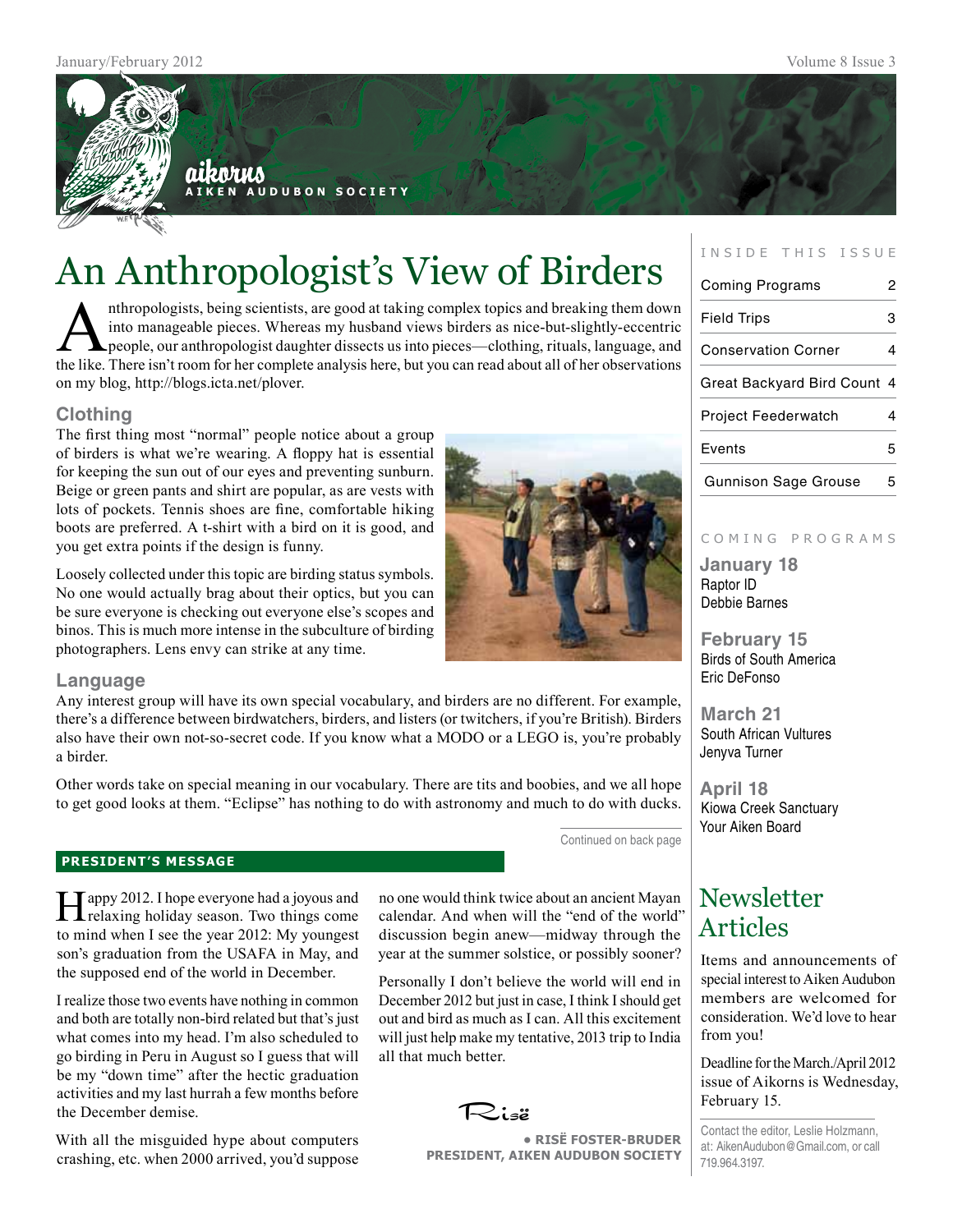#### **upcoming aiken Programs**

# January 18 • Debbie Barnes Raptor ID



 $\sum \int I$  ant to figure out which hawk that is in your backyard? How about the hawk along the highway?

Colorado has 23 species of diurnal raptors. Debbie Barnes will presenting an information-packed program explaining how to identify Colorado's eagles, hawks and falcons.

Starting with our traditional program created by Steve Vaughan, Debbie has added her own expertise, along with many of her stunning photographs.

Here is your chance to learn the tips that will greatly improve your skills. Don't miss this outstanding program. [You can put your new skills into practice by signing up for one of the raptor-viewing field trips in January or February. —Ed.]

Debbie Barnes is an avid photographer and birder. She teaches the raptor identification programs at Cheyenne Mountain State Park (see the Events section) where she has been both an employee and a volunteer.

# February 15 • Eric DeFonso Birding Peru

 $\mathbf{W}$ ith a checklist of about 1,800 species, including 103 endemics, Peru is a destination on many world-birders' minds. Peru is a large country with a staggering array of habitat types and elevations, ranging from dry tropical forests to moist montane forests, vast intermountain valleys, high-elevation puna grasslands, and rocky coastal breeding grounds among the richest oceanic surface waters in the world, to the legendary lowland Amazonian rainforests.

In 2011, northern Colorado birding regular Eric DeFonso

embarked on a year-long journey through much of tropical South America, and spent over three months in Peru. While there he explored these highly diverse habitats, learning about the birdlife firsthand and often alone, and also serving as a volunteer for 2 months at a private reserve not far Manu National Park.

He will share his remarkable experiences in Peru as he searched for birds typical of the region as well as rare and localized endemics, and will also discuss the conservation challenges in a country feeling immense pressure to develop yet so rich in natural treasures.

Eric DeFonso began birdwatching 18 years ago as a casual hobby, but his interest has now turned into a consuming passion. He has a Masters degree in Atmospheric Science from the University of California, Davis, and worked in the private sector in computing for several years before changing course and following his love of birds wherever it leads him. He has since become a certified Master Naturalist for the City of Fort Collins, served on the Board of Directors for Fort Collins Audubon, worked as a volunteer educational bird handler at the Rocky Mountain Raptor Program, and in addition to photography he also has become an experienced bird-sound recordist, logging recordings of over 400 species in just the past year.

**Aiken Audubon programs are free and open to the public. They are held at the Colorado State Division of Wildlife building located at 4255 Sinton Road. Coffee and socializing is at 6:30 pm and programs begin at 7 pm. Please use the back entrance.** *Note***: Sinton Road runs parallel to I-25 on the east side, between Garden of the Gods Road and Fillmore Street.**

#### AIKEN AUDUBON BOARD MEMBERS

**President** Risë Foster-Bruder 719.282.7877

**Vice President** Frank Dodge 719.548.9863

> **Secretary** Christine Bucher 719.596.2916 baccab@aol.com

**Treasurer** Arlene Sampson 719.574.6134

**Program Chair** Deborah Barnes 303.947.0566 kfoopooh@yahoo.com

**Conservation Chair** Jackie Heyda 719.487.8485

> **Publicity Chair** Christine Bucher 719.596.2916 baccab@aol.com

**Education Chair** Michael E. Whedon 719.243.2083 MEWhedon@gmail.com

Photo: Eric DeFonso

**Field Trips** Jeannie Mitchell 719.494.1977 vancerus@earthlink.net

**Aikorns Editor/Web** Leslie Holzmann 719.964.3197 AikenAudubon@gmail.com

> **Hospitality** Arlene Sampson (acting) 719.574.6134

**Christmas Count** Ken Pals MtnPals@q.com

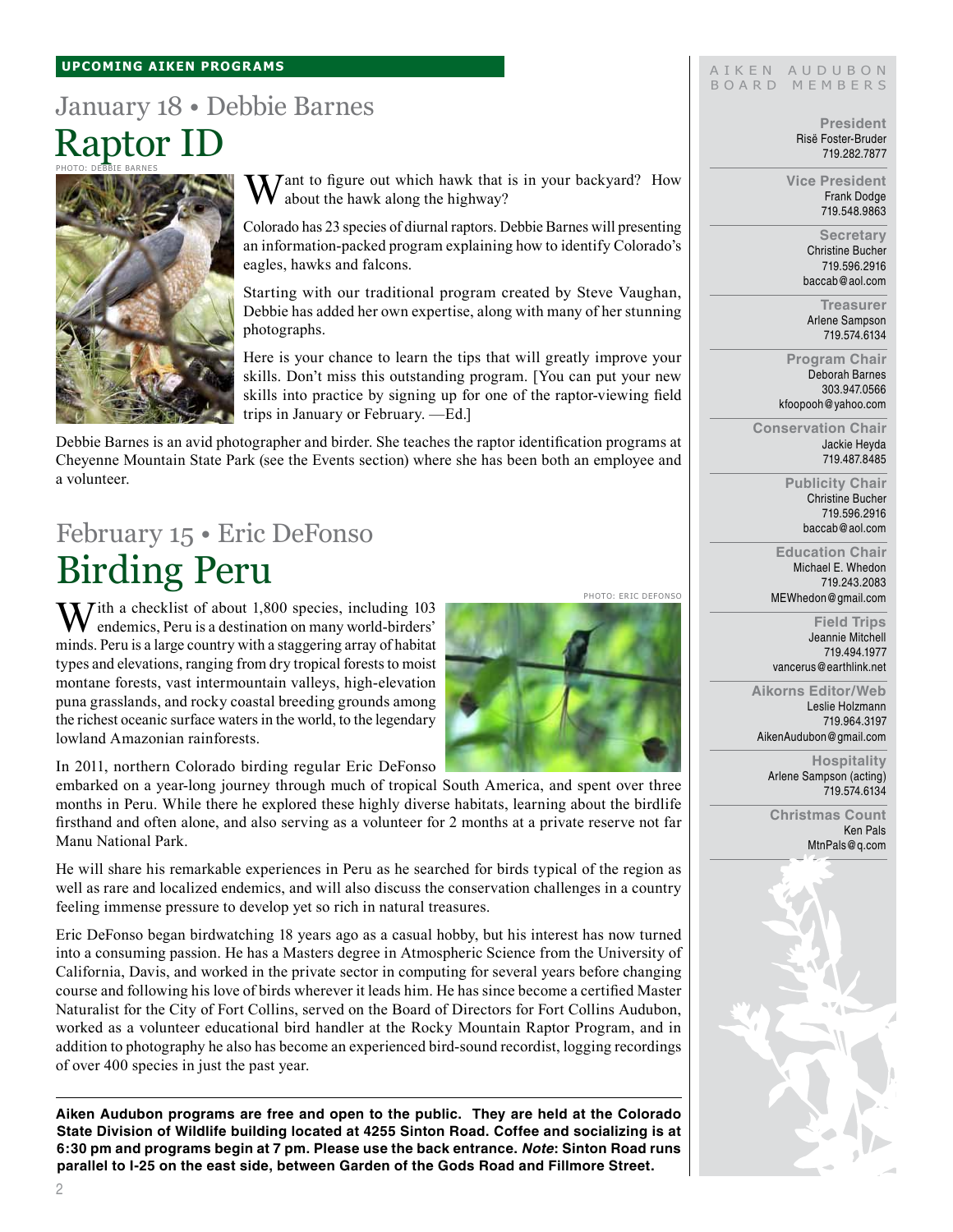### **aiken audubon FIELD TRIPS**

**Everyone is welcome on Aiken field trips, regardless of experience level or membership in Audubon. Contact trip leader for details and to let them know you are coming. Don't forget to pack your binoculars, scope (if you have one), field guide, water, snack or lunch, hat, rain gear, sun screen, bug spray, camera(?), and some gas money for the drivers. No dogs are allowed on Aiken trips.** 

Note**: In cases of extreme weather, trips may be cancelled. If this might be a possibility, please contact the trip leader an hour before the scheduled meeting time.**

**To receive e-mailed reminders of upcoming field trips, send your name and e-mail address to AikenAudubon@gmail.com.**

## **Saturday, January 7, 10 am – Noon** Homestead Ranch Winter Walk About

Come see what Homestead Ranch Regional Park has to offer on this naturalist-guided hike. We'll search for animals and their signs and explore this beautiful park in winter.

Meet at park entrance: from U.S. Highway 24, go 6 miles east of Falcon, go north 5½ miles on Elbert Road, east 2¼ miles on Sweet Road, north 1 mile on Gollihar Road.

This outing is sponsored by Bear Creek Nature Center.

\$3.00/Nature center member, \$4/Nature center nonmember, reservations required, 719.520.6387.

**Saturday, January 21 and again on Saturday, January 28, 8 am – 1 pm**

# Winter Raptors

We will search Eastern El Paso County for Winter Raptors. This trip is limited to 6 people. Two cars max. I have room for two people. The second car would need to hold four people.

#### Meet at Fountain Creek Nature Center.

Contact Debbie Barnes, kfoopooh@yahoo.com, 303.947.0566 if you have any questions and to RSVP.

### **Saturday, January 21, 8:30 am – Noon** Hawk Identification Field Trip

Wonder what that large bird was soaring high above or perched on a utility pole? Maybe an eagle or a hawk or a falcon, but how can you tell? Join a naturalist birder on a field trip through El Paso County to see and identify winter resident raptors. Bring binoculars if you have them. Sponsored by Fountain Creek Nature Center.

\$5.00/ Nature center member, \$6.00/Nature center nonmember, reservations required, 719.520.6745.

# For the latest information on field trips and events: www.AikenAudubon.com

### **Saturday, February 4, 8:30 am – 3:30 pm**

# Eagles!

Join us for the annual Audubon trip to Pueblo Reservoir in search of our national bird, the Bald Eagle. We will explore back roads in search of Golden Eagles, Ferruginous, Red Tailed and Rough-Legged Hawks, Merlin, Kestrel and Prairie Falcons on the way to Pueblo.

At the Reservoir, we will take some time to enjoy activities at the Division of Wildlife's and Arkansas Valley Audubon Society's Eagle Days Celebration: Air Force Academy falcons, rehab bird releases and maybe a visit to the Pueblo Raptor Center.

Please bring a sack lunch and a full tank of gas. We will be outside for short periods with a few short walks if the weather is bearable. A great trip for beginners!

Meet at Broadmoor Towne Center.

Contact Gary Conover, 635-2505 for more information. Reservations not required.

**Saturday, February 11, 7 am – late afternoon**

# La Veta Rosy Finches

We will drive down to La Veta and visit a couple of residences in hopes of finding all three species of Rosy-Finches, Pinyon Jay and whatever else is around. Past trips have produced excellent birds!

This trip will offer lots of time to sit and observe bird behavior. Buy lunch in La Veta or pack your own.

Meet at the Park & Ride at Tejon & I-25, under the highway.

Contact Debbie Barnes, kfoopooh@yahoo.com, 303.947.0566 if you have any questions and to RSVP.

### **flores' funnies**



**Artist Rick Flores, a Nature Center volunteer, enjoys sharing his views of happenings at Fountain Creek and Bear Creek Nature Centers.**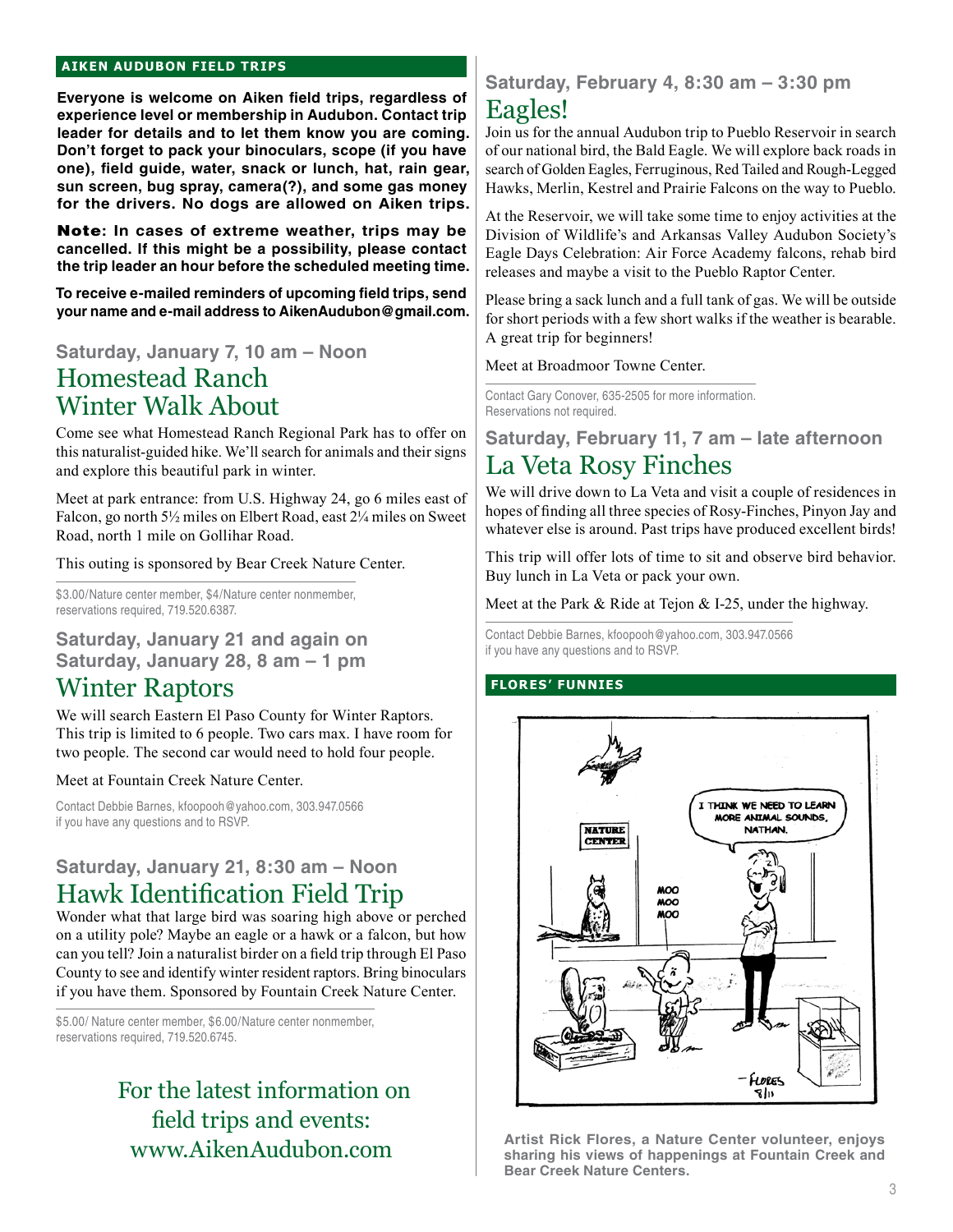# Join Us for the Audubon/Sierra Club 2012 Legislative Forum!

**Date: Saturday, February 4**

**Time: 8:30 a.m. to 1:30 p.m.**

**Cost: \$12 per person in advance, \$15 at the door.**

### **Place: First Plymouth Church 3501 S. Colorado Boulevard, Denver**

The Audubon Society of Greater Denver and the Rocky Mountain Chapter of the Sierra Club would like to invite you to attend the 2012 Legislative Forum in Denver. We especially encourage members of other Audubon chapters and local Sierra Club Groups to join us for this always-entertaining and informative event!

Audubon Colorado Lobbyist Jen Boulton and Sierra Club Lobbyist Chuck Malick will go over this session's environmental bills, we'll hear from speakers on several of the key issues, and at lunch we'll talk with several Colorado legislators.

A continental breakfast and lasagna lunch are provided.

The hot topics for this year include the merger of the Colorado Division of Wildlife with the Division of Parks and Outdoor Recreation; oil and gas regulation changes; diversion of GOCO funds, and the proposed transport of water from the Green River to the Colorado Front Range.

To register in advance, call the ASGD office at 303-973-9530 to give your name and contact information.

For more information contact Polly Reetz, 303-333-2164 or reetzfam@juno.com

# Great Backyard Bird Count Perfect for New Birders

**15th annual count takes place Feb. 17-20, 2012**

The annual Great Backyard Bird Count is<br>the perfect opportunity to try counting birds for the first time. The event is hosted by Audubon, the Cornell Lab of Ornithology, and Canadian partner Bird Studies Canada. The results provide a snapshot of the whereabouts of more than 600 bird species. Anyone can participate in this free event and no registration is needed. Watch and count birds for at least 15 minutes on any day of the count, February 17-20, 2012. Enter your results at www.birdcount.org , where you can watch as the tallies grow across the continent. The four-day count typically records more than 10 million observations.

"When thousands of people all tell us what they're seeing, we can detect patterns in how birds are faring from year to year," said Janis Dickinson, director of Citizen Science at the Cornell Lab of Ornithology.



"The Great Backyard Bird Count is a perfect example of Citizen Science," says Audubon Chief Scientist, Gary Langham. "Like Audubon's Christmas Bird Count, volunteers help us with data year after year, providing scientific support that is the envy of many institutions. It's also a lot of fun."

# More FeederWatchers Needed

Ithaca, NY—When thousands of Americans begin tallying birds at their backyard feeders next month for Project FeederWatch, they will launch the 25th season for this popular citizen-science program.

The information reported online from across the continent helps scientists at the Cornell Lab of Ornithology track changes in the numbers of birds and the distribution of species.

Anyone with an interest in birds and nature is invited to learn more about the project and become a "citizen scientist." The current FeederWatch "season" began November 12, but participants can join at any time.

To learn more about joining Project FeederWatch and to sign up, visit www.FeederWatch.org or call the Cornell Lab toll-free at (866) 989-2473. In return for the \$15 fee participants receive the FeederWatcher's Handbook with tips on how to successfully attract birds, an identification poster of the most common feeder birds, a calendar, complete instructions, and Winter Bird Highlights, an annual summary of FeederWatch findings.

The 2011 GBBC brought in more than 92,000 bird checklists submitted by participants from across the United States and Canada. Altogether, bird watchers identified 596 species with 11.4 million bird observations.

Results from the 2011 GBBC included:

- Increased reports of Evening Grosbeaks, a species that has been declining;
- A modest seasonal movement of winter finches farther south in their search for food;
- The Eurasian Collared-Dove was reported from Alaska for the first time, more evidence of an introduced species rapidly expanding its range.

Although it's called the Great "Backyard" Bird Count, the count extends well beyond backyards. Lots of participants choose to head for national parks, nature centers, urban parks, nature trails, or nearby sanctuaries. For more information, including bird-ID tips, instructions, and past results, visit www. birdcount.org . The count also includes a photo contest and a prize drawing for participants who enter their bird checklists online.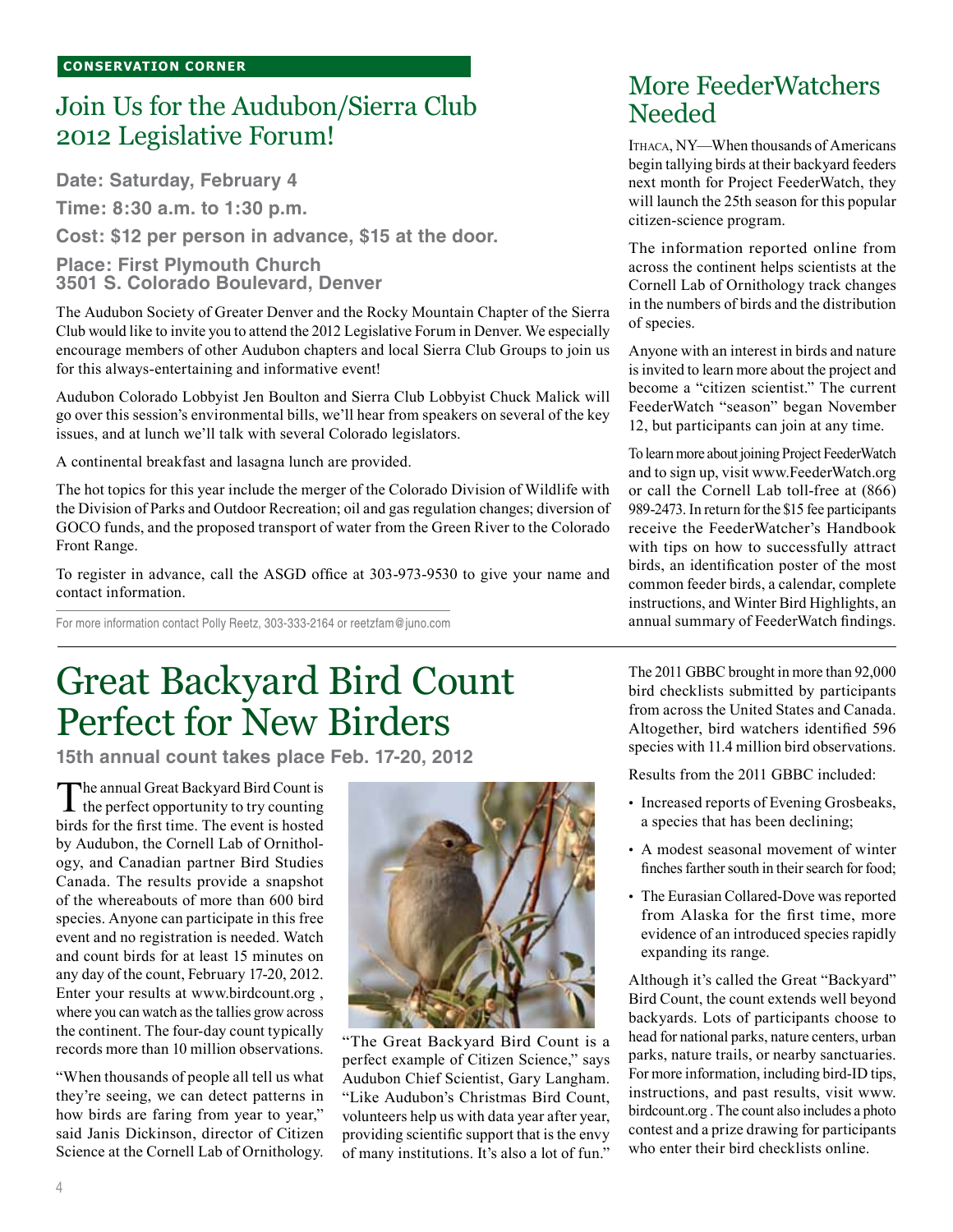**Saturday, January 14, 10 am – Noon**

# Photography Seminar with Mark Kirkland

International award-winning photographer Mark Kirkland will discuss equipment, tactics, and the do's and don'ts of digital wildlife, nature & macro (close-up) photography. Enjoy some of Mark's spectacular photographs. BYO cameras and questions. Sponsored by Bear Creek Nature Center.

\$3.00/Nature center member, \$4.00/Nature center nonmember, reservations required, 719.520.6387

### **Saturday, January 28, 9 – 11:30 am**  Interpretive Volunteer Orientation

Interpretive volunteers play a key role in providing visitor services at Bear Creek and Fountain Creek Nature Centers. Come to this orientation to learn more about being a visitor information receptionist and see if the nature centers are the right fit for your volunteer time. Volunteers must be 18 or older, complete an application and interview.

Call Paula at 719.520-6387 for an application. Reservations required.

## **Thursday, January 5, 10:00 – 11:30 am** Fountain Creek Nature Adventures: Owl-ology

Children ages 3-6, with an adult, will enjoy puppet shows or stories, crafts, hands-on activities, and discovery time on the trail.

\$4.00 per person, reservations required, 719.520.6745

### **Saturday, January 14, 8:30 – 11:00 am** Fountain Creek Winter Bird Count

Beginning to advanced birders are invited to observe and record the numbers of bird species and populations found in Fountain Creek Regional Park.

\$5.00 donation for birdseed, reservations required, 719,520,6745

# Identifying Birds of Prey

### **Selected Sunday afternoons:**

Owls, February 26,  $1 - 2$  pm Eagles & Others, March 4,  $1 - 2$  pm Buteos, March 11,  $1 - 2$  pm Falcons & Accipters, March,18, 12:30 – 2:15 pm

Cheyenne Mountain State Park presents photographer and expert birder Debbie Barnes in this four-class series. She will share her photos and birding skills to help improve your ability to identify soaring and perching birds of prey. Learn to use field marks and behaviors to distinguish between the many species of raptors that live in and around the Pikes Peak Region. Recommended for adults and children 12 years and older.

This free program will be conducted at the park visitor center and no parks pass is required.

# aikorus Aiken Audubon Society Mailed Subscription **Sign Up For:**

\$10.00 \$18.00

Total

□ One Year

 Two Years **Donation** 

 $\Box$ New Renewal

Name

Address

**Mail Check To:** Aiken Audubon Society 6660 Delmonico Dr. D-195, Colorado Springs, CO 80919

# New Study Reveals Gunnision Sage Grouse Nest Site Preferences

 $\mathbf{M}$  hen it comes to nesting, birds are no different than people—they want the best for their young, places with abundant food and shelter and a safe place to successfully raise their young. For the imperiled Gunnison sage-grouse, the more lonesome the nest site the better, according to a joint study between Colorado State University, the USGS, and the National Park Service just published in the *Journal of Wildlife Management*.

Previous research has documented that loss and fragmentation of sagebrush landscapes has resulted in a drastic contraction of the bird's range and population numbers. Only seven disconnected populations of this unique bird remain in Colorado and Utah, six of which are small and at great risk of local extinction, though all seven populations have declined over recent years. The chicken-sized bird is being considered for listing as threatened or endangered under the federal Endangered Species Act.

 "We learned that these birds elect to nest in large, uninterrupted tracts of sagebrush several miles from roads and human structures," explained Cameron Aldridge, a CSU assistant professor and lead investigator who works collaboratively with the USGS. These nesting models are foundational tools for resource management agencies working to minimize impacts to the imperiled Gunnison sage-grouse.

**Article by USGS**

For more information, see http://warnercnr.colostate.edu/~aldridge/ and http://www.fort.usgs.gov/Staff/staffprofile.asp?StaffID=463